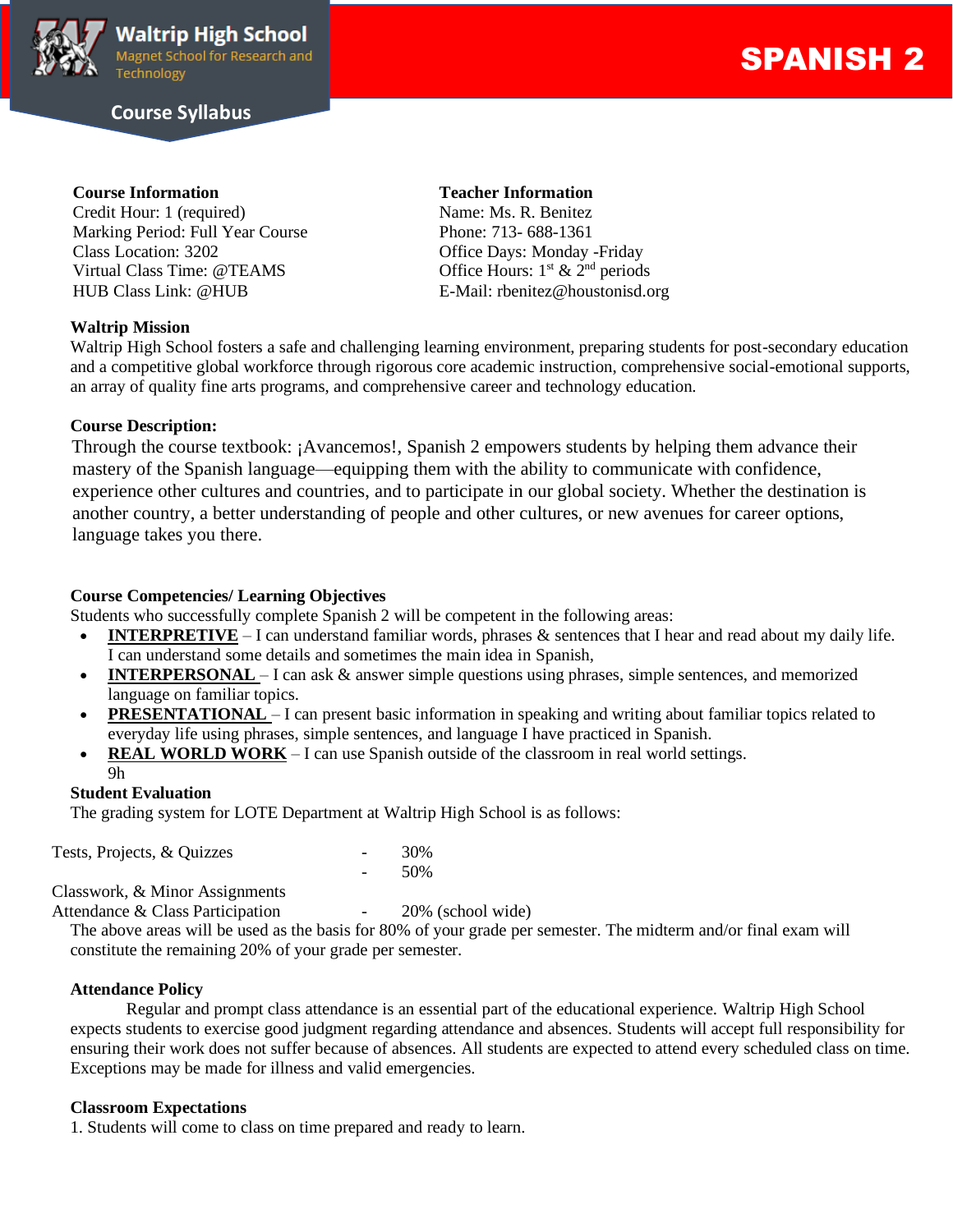2. Students will complete all assignments, including homework, by all deadlines. Make-up work is only accepted after an excused absence. It is your responsibility to see me for your work before or after school.

3. All students will be silent and respectful while other students speak.

4. The teachers and students will work together for a respectful, safe classroom.

5. Participation in class discussions will enhance all students' learning experiences.

6. Students are expected to have all assigned work completed; this may require some assignments to be completed outside of the classroom.

7. Cell phones, iPods, mp3 players, and any other personal items are prohibited in class at any time.

## **Class Requirements**

Students will be required to complete and pass writing assignments, research projects, tests/exams, and homework. Students will also be required to read outside of class, participate meaningfully and respectfully in classroom discussions, maintain good attendance, have a respectful and positive attitude, and come to class ready to learn!

# **Rewrite Policy**

Any written assignment that receives a less than desirable grade may be revised and rescored, so long as it was initially submitted on time, a student-teacher conference has taken place, and the rewritten assignment is resubmitted in a timely fashion (no more than 3 days after the assignment was returned to the student).

### **Plagiarism, Cheating, and Academic Integrity**

Plagiarism is the practice of copying words, sentences, images, or ideas for use in written or oral assessments without giving proper credit to the source. Cheating is defined as the giving or receiving of illegal help on anything that has been determined by the teacher to be an individual effort. Both are considered serious offenses and will significantly affect your course grade. Please refer to the Student Code of Conduct booklet for additional information.

### **Methodology**

A combination of lecture, class discussion, presentations, videos, cooperative learning, and problem-based learning will be used in this course. Grades will be determined by the satisfactory and timely completion of assignments. The grade of each assignment is based on the prerequisite given for each assignment. Below is an overview of topic/ units and major assessments/assignments for this course. Please note dates/timeframes are subject to change and are an estimate.

| <b>Unit/Topic</b>                                                    | <b>Course Activities</b>                                                                                                                                                                       | <b>Assessments/Assignments</b>                  |
|----------------------------------------------------------------------|------------------------------------------------------------------------------------------------------------------------------------------------------------------------------------------------|-------------------------------------------------|
| Introduction                                                         | Students will be able to: 1)<br>discuss likes and dislikes<br>with some elaboration; 2)<br>discuss classroom<br>behavior, expectations,<br>schedule; and complete a<br>diagnostic test         | Diagnostic assessments                          |
| Unit 1-The<br>Influence of<br>Language<br>and Culture<br>on Identity | Students will review the<br>main concepts from the<br>prerequisite level and will<br>be able to communicate<br>appropriately in the<br>interpersonal, interpretive<br>and presentational modes | Written and oral responses, tests, and projects |